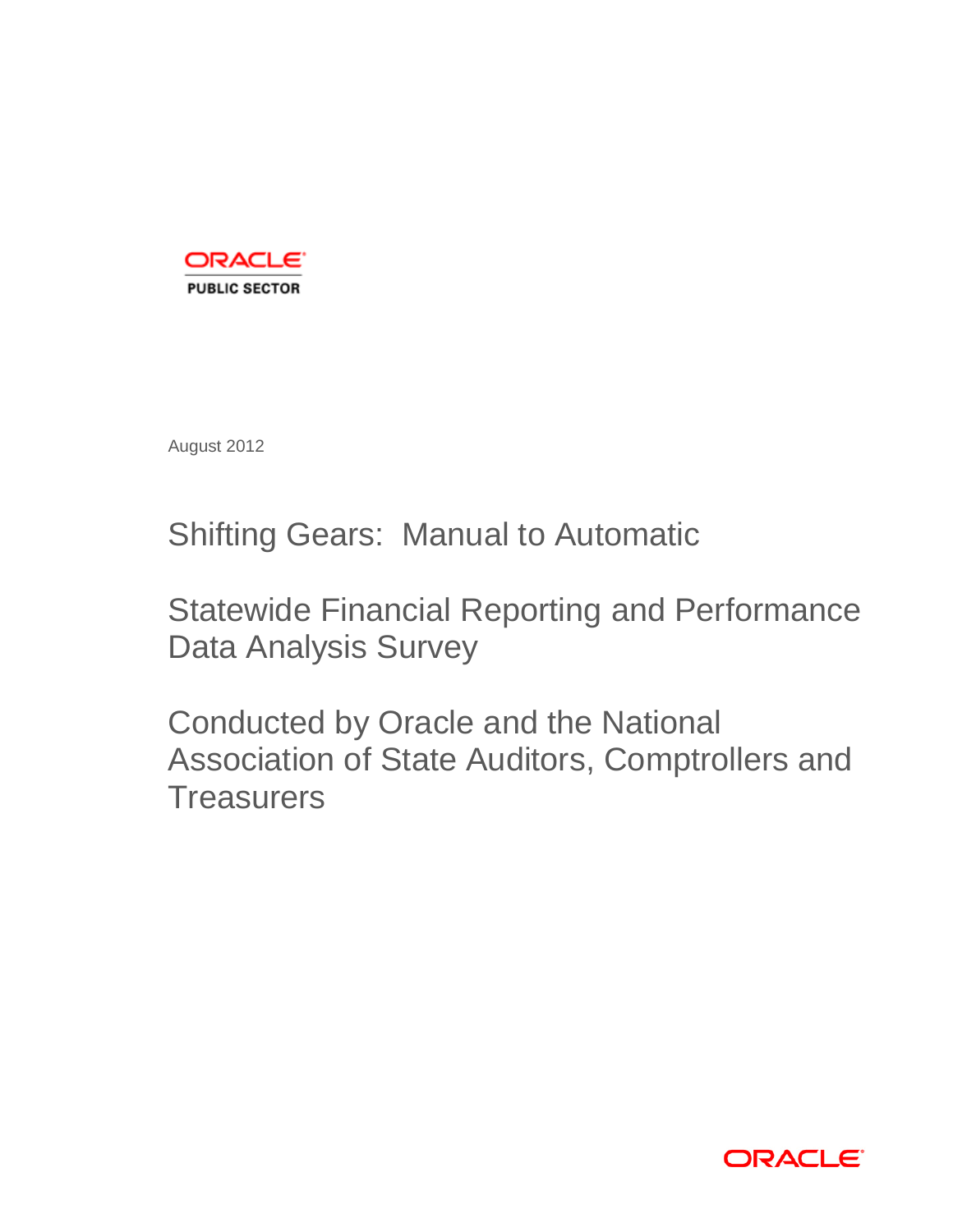## Disclaimer

The following is intended to outline our general product direction. It is intended for information purposes only, and may not be incorporated into any contract. It is not a commitment to deliver any material, code, or functionality, and should not be relied upon in making purchasing decisions. The development, release, and timing of any features or functionality described for Oracle's products remains at the sole discretion of Oracle.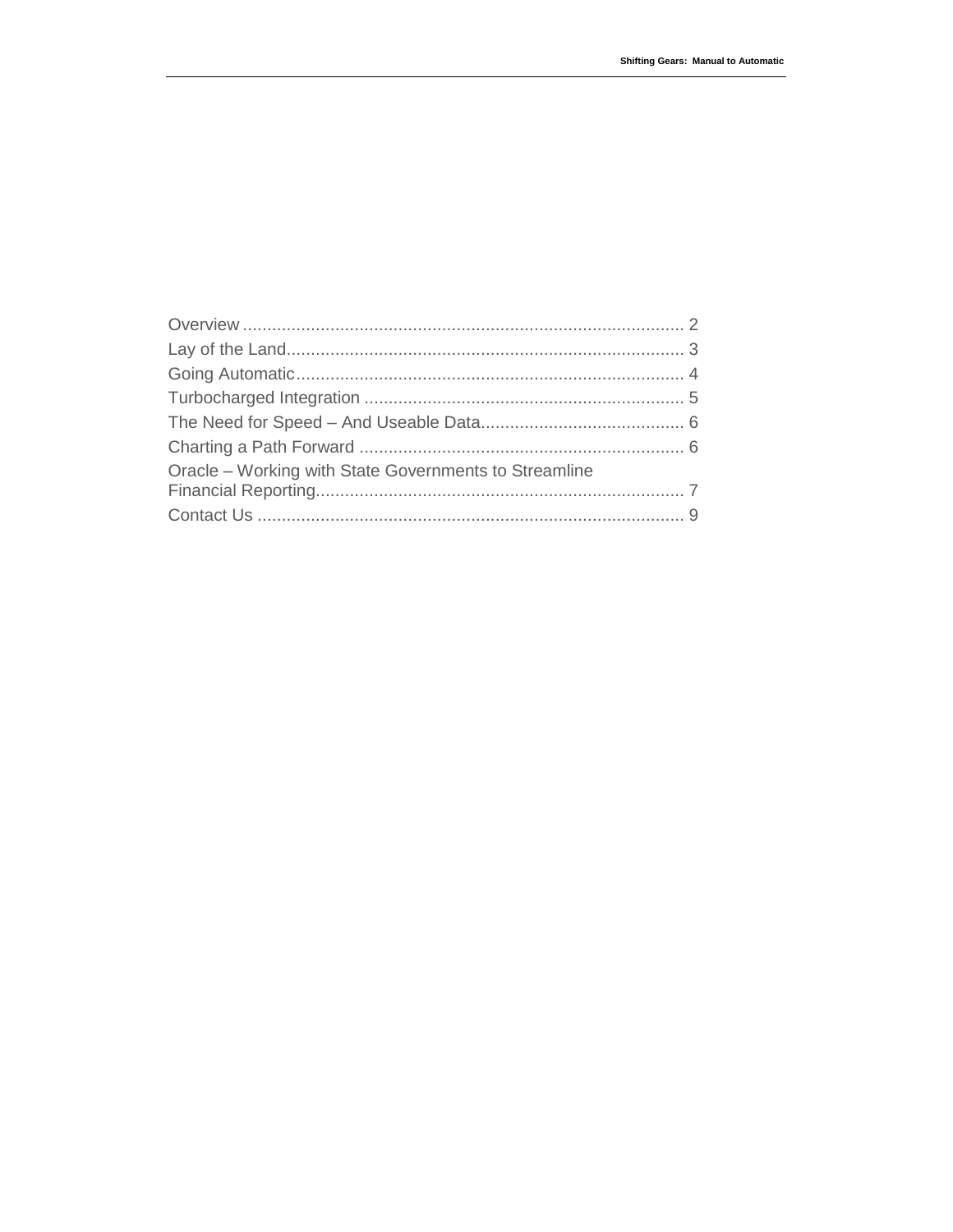*"If financial reports are to be useful, they must be issued soon enough after the reported events to affect decisions. Timeliness alone does not make information useful, but the passage of time usually diminishes the usefulness that the information otherwise would have had."* – Objectives of Financial Reporting, Governmental Accounting Standards Board<sup>1</sup>

#### **Overview**

State governments face significant obstacles in financial data consolidation and reporting. Shrinking budgets require organizations to "do more with less" as they confront growing pressure to accelerate processes and improve the accuracy and quality of financial reports that address many needs – from meeting regulatory requirements, to planning budgets, to driving decisions that affect citizen-facing programs and services. Moreover, government financial statement users are demanding faster report delivery and more useful information.

At the same time, state finance managers must consider a vast range of complex financial reporting and consolidation requirements from a variety of sources, including audited annual financial statements, internal reports to executives and managers, and external reports to central budget offices, legislators, citizens, taxpayers and other interested groups. Additionally, states face multiple reporting mandates from the Governmental Accounting Standards Board (GASB), the Government Accountability Office (GAO) and the Office of Management and Budget (OMB) – all of which have a hand in driving changes to the Comprehensive Annual Financial Report (CAFR) rules as well as Federal and state unique legislative requirements.

The National Association of State Auditors, Comptrollers and Treasurers (NASACT) has worked diligently to shed light on this issue. For example, NASACT's "Faster Financial Reporting Work Group" has studied the issue of more timely CAFR reporting. Oracle recently worked with NASACT to conduct

<sup>1</sup> Governmental Accounting Standards Series: Concepts Statement No. 1 of the Governmental Accounting Standards Board, May 1987

http://www.gasb.org/cs/BlobServer?blobcol=urldata&blobtable=MungoBlobs&blobkey=id&blobwhere= 1175824062706&blobheader=application%2Fpdf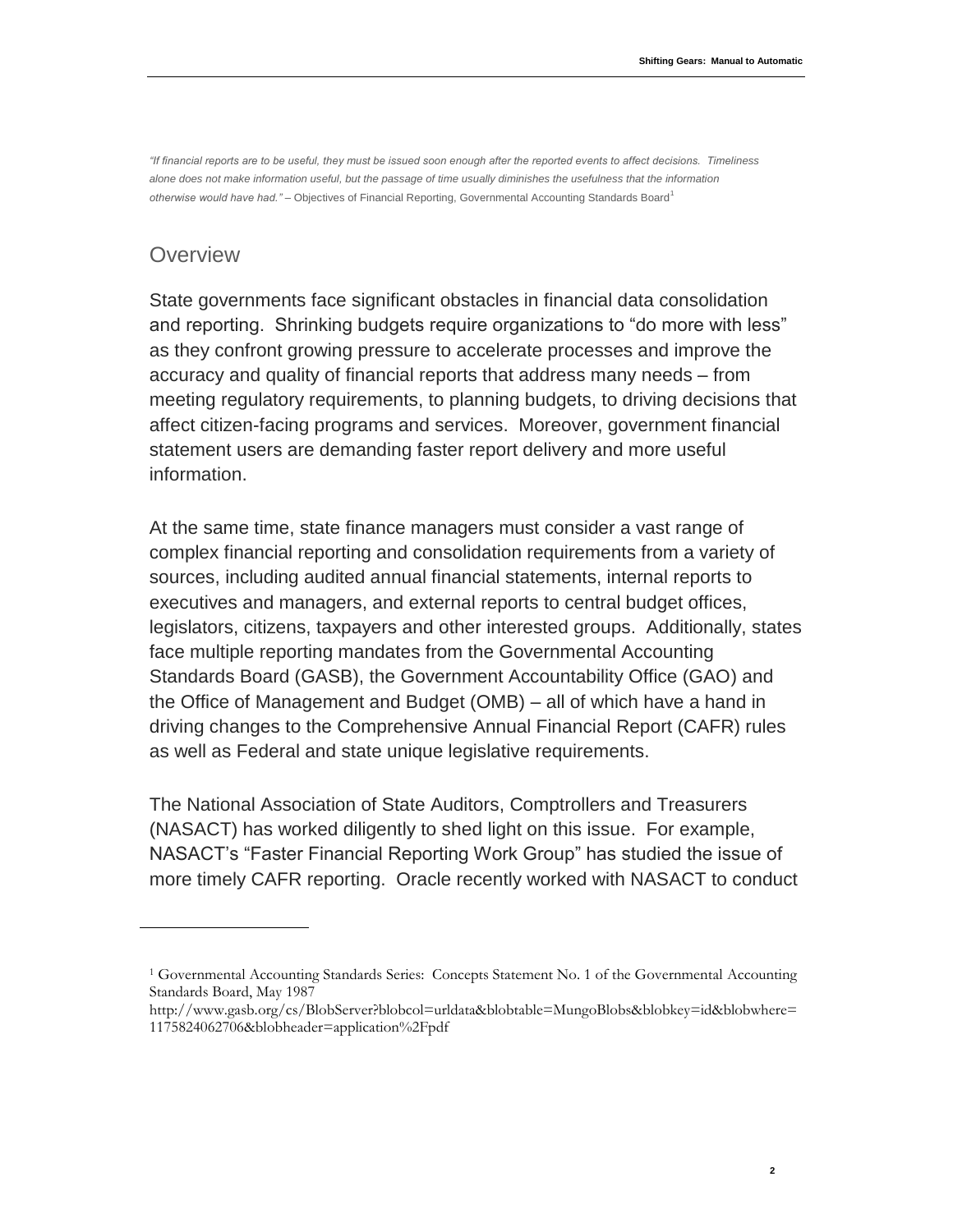a study that surveyed state comptrollers, financial reporting managers and accounting directors to identify specific challenges state governments face in accelerating financial reporting and optimizing performance data. The survey results – which included responses from 24 states – provide very clear feedback on what is working and what is not, as well as opportunities for improvement.

### Lay of the Land

Despite the significant obstacles outlined above, many states are finding ways to get the job done. More than 62 percent of states surveyed give themselves an "A" or "B" for ability to deliver timely, useful financial reports to management. However, nearly 38 percent of states give themselves a "C," 'D," or "F." There are several factors driving this need of improvement. Not surprisingly, budgets are a roadblock – nearly 71 percent of states note that budget reductions have had an impact on their ability to support financial reporting requirements and demand.



Figure 1. States' Ability to Deliver Timely, Useful Financial Reports to Management

In addition to budget constraints, many at the state government level use legacy, siloed IT systems and antiquated manual methods to consolidate their financial data across many departments and systems. For example, nearly 63 percent of states surveyed are using Excel spreadsheets or similar desktop tools, while almost 42 percent are using in-house or custom-built systems to consolidate data. As such, the consolidation process often requires a great deal of time and staff resources, which is particularly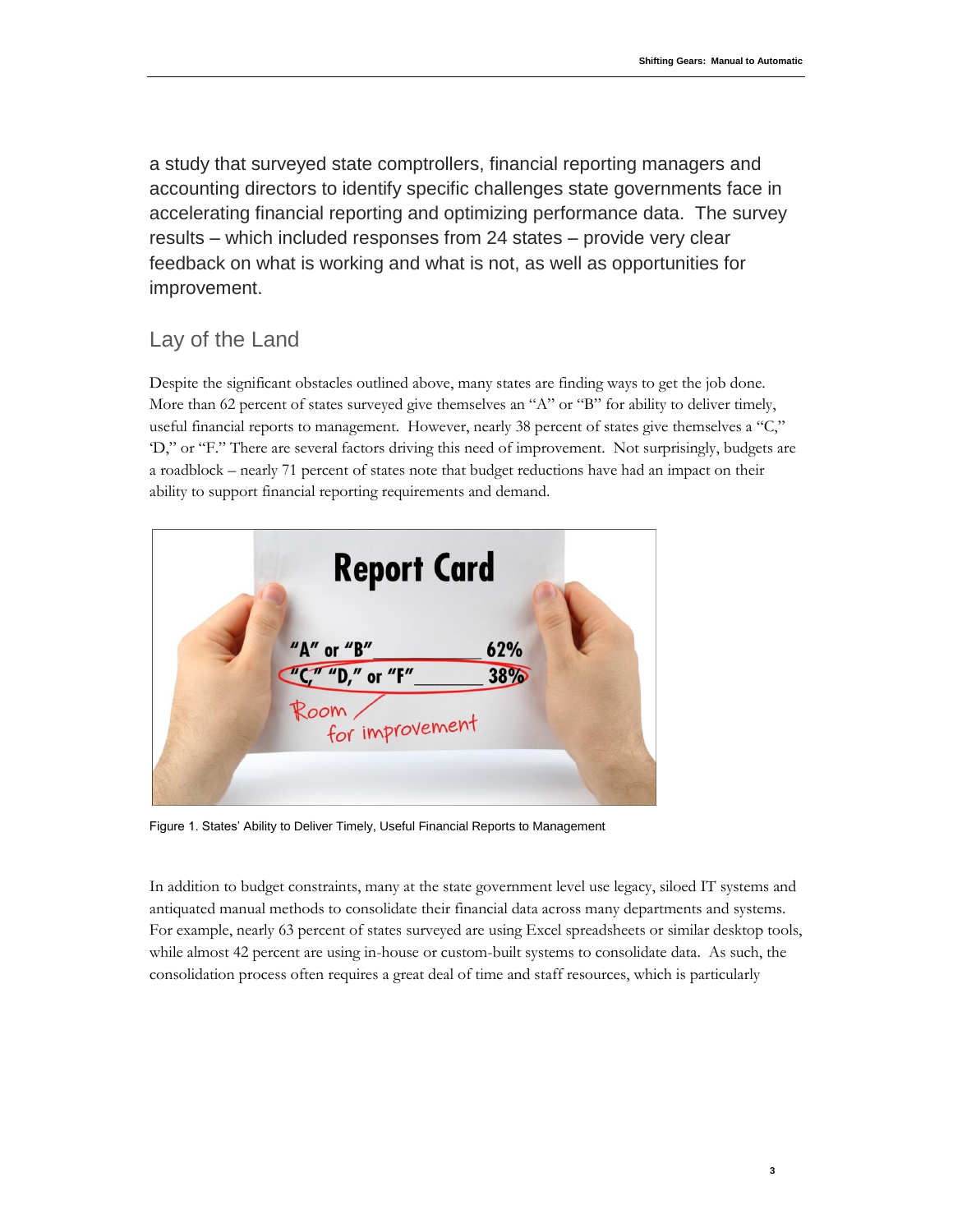problematic when preparing the CAFR – a thorough and detailed presentation of a state's financial condition that reports on all activities and balances for each fiscal year. One third of states note that their CAFR process is extremely or somewhat inefficient and only four percent say that CAFR generation is completely automated. A recent report<sup>2</sup> from the State Budget Crisis Task Force, which examined threats to near- and long-term fiscal sustainability in six U.S. states – California, Illinois, New Jersey, New York, Texas and Virginia – indicated that CAFRs are "far from user-friendly" and that, of the states surveyed, the shortest states' CAFR was more than 200 pages long.

Drilling down further, 75 percent of the states note that it takes four to six months to complete and finalize the CAFR, while none of the states surveyed can complete the report in three months or less. However, two thirds of states note that they would like to complete and finalize the CAFR in fewer than 120 days. More efficient, accurate CAFR preparation would enable states to meet regulatory requirements more quickly; provide actionable, timely data to support budget decisions; and allocate staff to other critical activities.



2/3 of states note that they would like to complete and finglize the CAFR in fewer than 120 days, but none of the states surveyed can complete the report in three months or less

Figure 2. States' Focus on Accelerating CAFR Creation

### Going Automatic

Unfortunately, manual processes persist. Nearly 71 percent of the states note that 25 percent to 50 percent of their financial staff's time is spent on moving data or maintaining in-house developed routines to support the financial consolidation and reporting process. They spend a great deal of that time on manual data collection, re-keying data and double checking numbers.

<sup>2</sup> Report of the State Budget Crisis Task Force, July 2012 http://www.statebudgetcrisis.org/wpcms/wpcontent/images/Report-of-the-State-Budget-Crisis-Task-Force-Full.pdf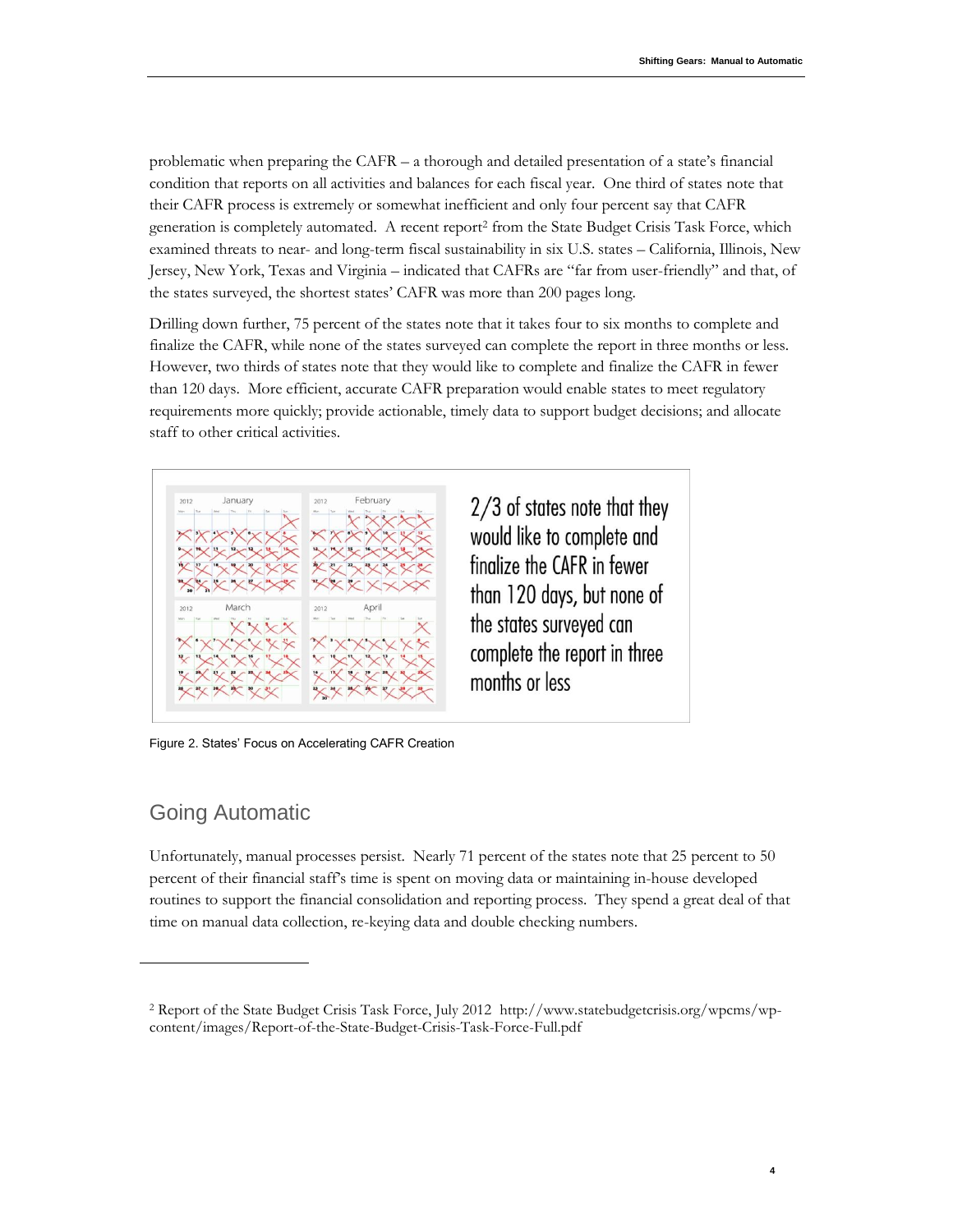However, there is a silver lining. While many states are mired down in outdated methods and manual processes, many are also evaluating their business processes and exploring new technology tools that will help them more easily integrate numerous data sources, automate reporting and consolidation processes and cut the development cycle time for CAFR generation. In fact, 71 percent of respondents are implementing or planning to implement software and/or technology tools to further automate report development, and 42 percent are already in the midst of an implementation.



Figure 3. States' Focus on Implementing Report Automation Tools

By automating the financial data consolidation process, or at least parts of the process, states could see significant reductions in how long it takes to complete the CAFR and other reports – driving greater organizational efficiency and performance.

# Turbocharged Integration

In addition to automating processes, states are also looking for an efficient way to compile and make use of information from various sources. Nearly 71 percent of states note it is somewhat or very challenging to integrate data from multiple sources for reporting – including enterprise resource planning (ERP) systems, mainframes and legacy systems.

States also say that they use a very diverse mix of solutions to generate the CAFR – noting Excel with Word/Publisher (63 percent), commercial off-the-shelf applications (45 percent) and internally developed/custom system (42 percent) as the top three selected solutions. So it is critical that reporting tools and technologies can accommodate disparate data sources and ensure compatibility with multiple platforms.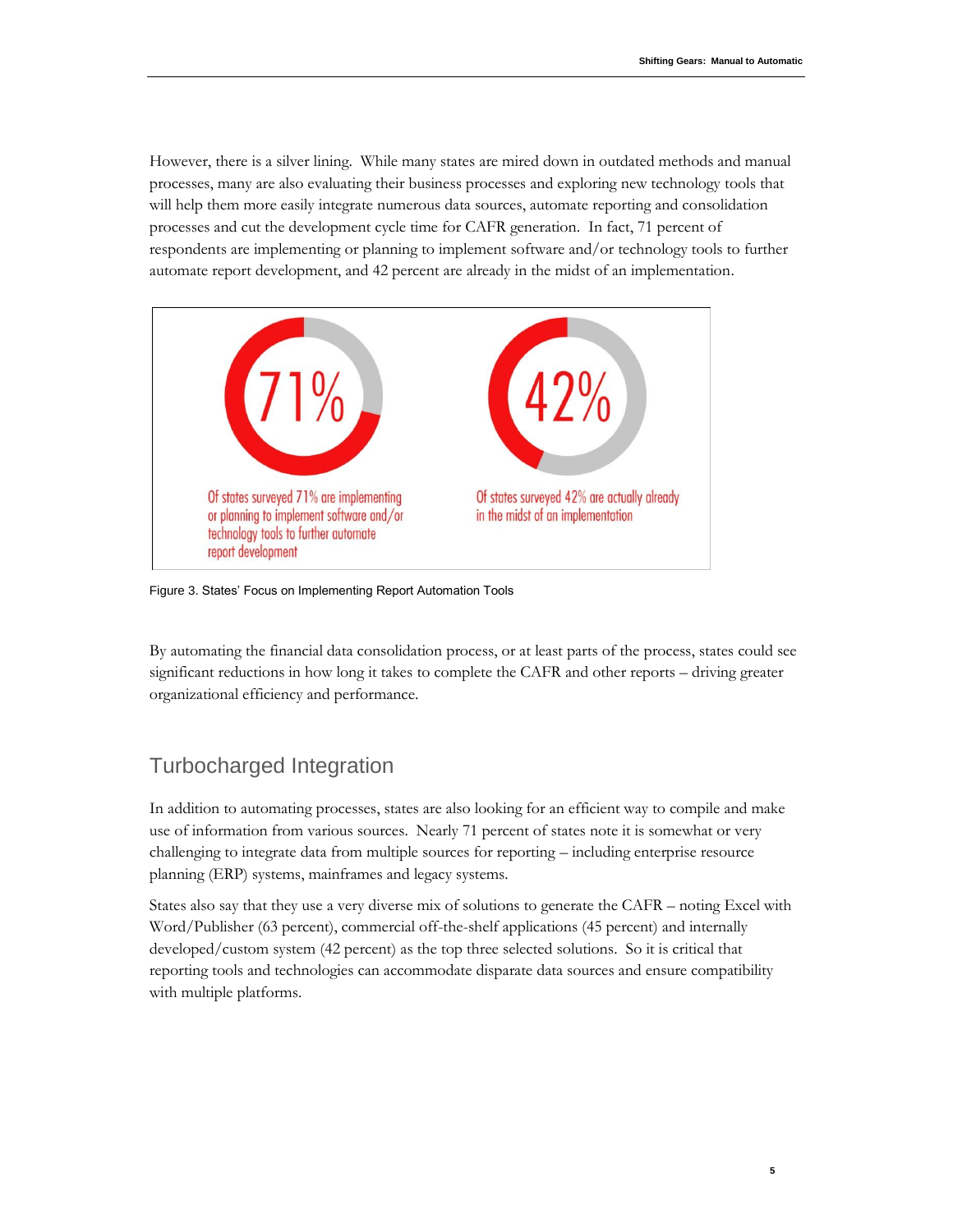# The Need for Speed – And Useable Data

The significant challenges noted above – including disparate, siloed systems; numerous data sources; and inefficient, manual processes for data gathering and consolidation – make it extremely difficult – if not impossible – for states to analyze their data and glean real intelligence from it. One quarter of states surveyed note that inefficient manual processes pose the biggest challenge for analyzing data, while 71 percent are using manual spreadsheets/desktop tools to analyze financial data. When asked which data analysis functionality they wished they had, the majority responded with interest in eliminating the need for rekeying data into spreadsheets and manually preparing reports.

Notably, one quarter of respondents noted they are not able to gain sufficient insight from their data and make use of it to drive actions or contribute to overall performance improvements. And only eight percent of respondents gave their organization an "A" when asked to grade their ability to effectively analyze financial data. Without integrated, consolidated systems in place for financial data consolidation and reporting, states are forced to manually connect the dots – a time-consuming, often error-prone process that leads to missed opportunities for real efficiency gains, streamlined regulatory compliance, greater financial transparency and more effective decision-making.



Figure 4. States' Ability to Effectively Analyze Financial Data

These challenges also impact state governments' ability to deliver effective services – nearly 21 percent of respondents say their challenges divert time, money and resources from citizen programs or make it difficult to get timely information to managers who make decisions about funding and planning for these programs.

### Charting a Path Forward

Clearly, state governments face significant challenges in financial data consolidation and reporting – resulting in far-reaching implications for financial transparency, staff efficiency, regulatory compliance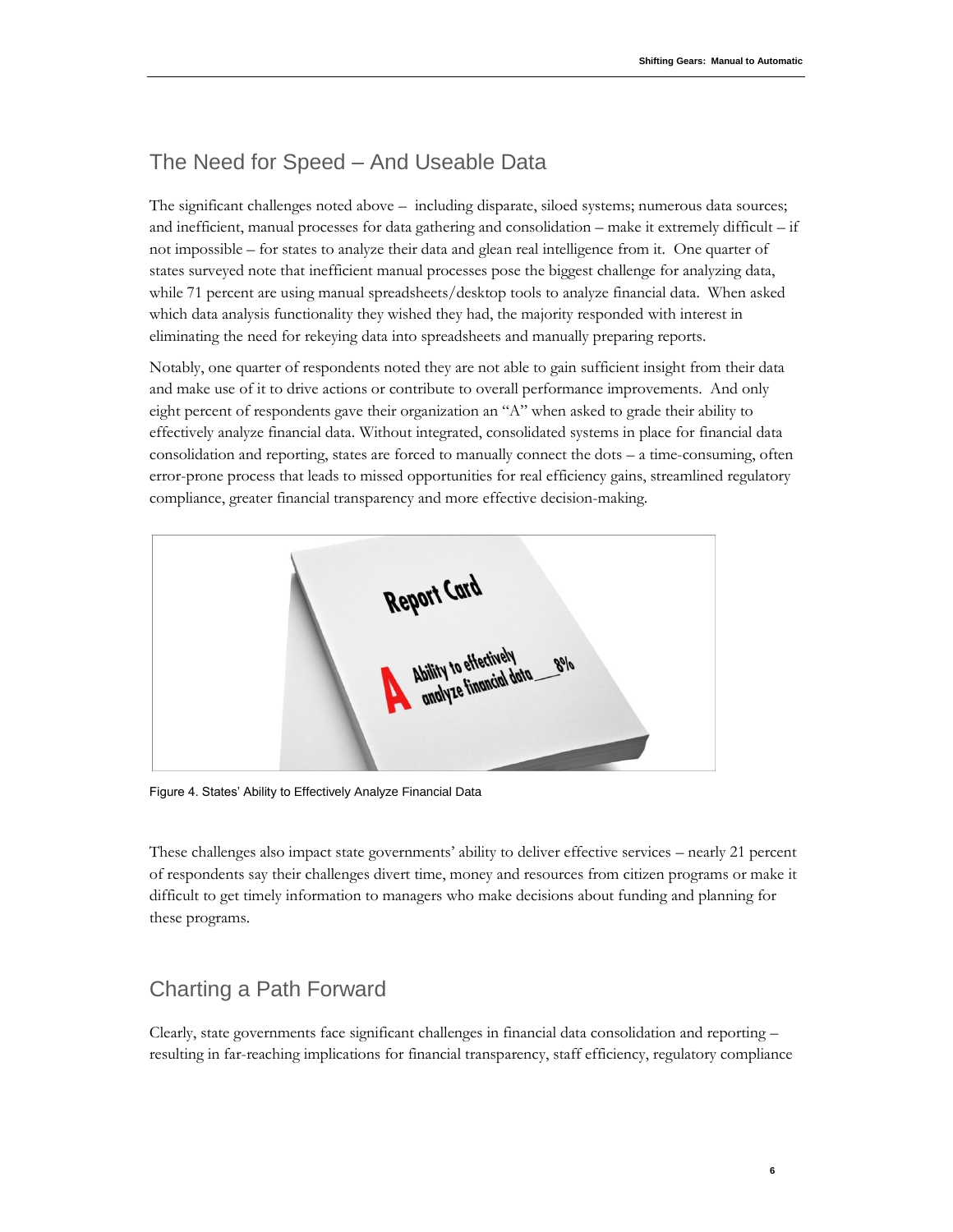and effective government planning. In addition to accelerating and streamlining the reporting process, states need effective solutions to get actionable financial information – true intelligence – into the hands of their leaders to spur more informed decisions that drive program performance and efficiency for agencies and their constituents.

State governments should consider the following when charting a path forward:

- **Examine current processes** define and develop organization-wide priorities and strategies that include information architecture and transition timelines
- **Evaluate technology options** choose flexible financial management technology tools that enable states to start small and add new functionality when they need it
- **Open doors** select open, standards-based solutions that enable integration between disparate systems and data sources
- **Think analytically** invest in business intelligence solutions that provide financial managers with the timely information they need to make more effective decisions
- **Partner for success** work with trusted technology providers that can help define information management strategies and architecture requirements to capture, secure, analyze, use and share data effectively and in real-time across the organization

### Oracle – Working with State Governments to Streamline Financial Reporting

As state governments continue to face the daunting task of closing their books and reporting their financial results with confidence, they must integrate financial and operating results from multiple systems into one view  $- a$  "single version of the truth" – without delay. They must also provide their managers with the business intelligence they need. Oracle has significant experience in working with state governments to automate and streamline financial data consolidation and reporting, as well as deploy analytics solutions that drive real intelligence.

Oracle's financial reporting and analysis solution runs on today's most advanced Web technology – but it also has the flexibility to enable state finance departments to maintain the software for total control. With Oracle's Hyperion financial reporting, consolidation and analysis solution for government – part of Oracle's enterprise performance management suite – states can:

- Leverage open, standards-based technology to integrate multiple systems and financial data sources, even if they use different chart of accounts structure
- Automate the data gathering process, accelerate service delivery and enhance transparency
- Maintain a clear audit trail, providing confidence in the numbers
- Reduce close consolidation, close and reporting cycles by weeks or months
- More easily meet regulatory requirements and cut compliance costs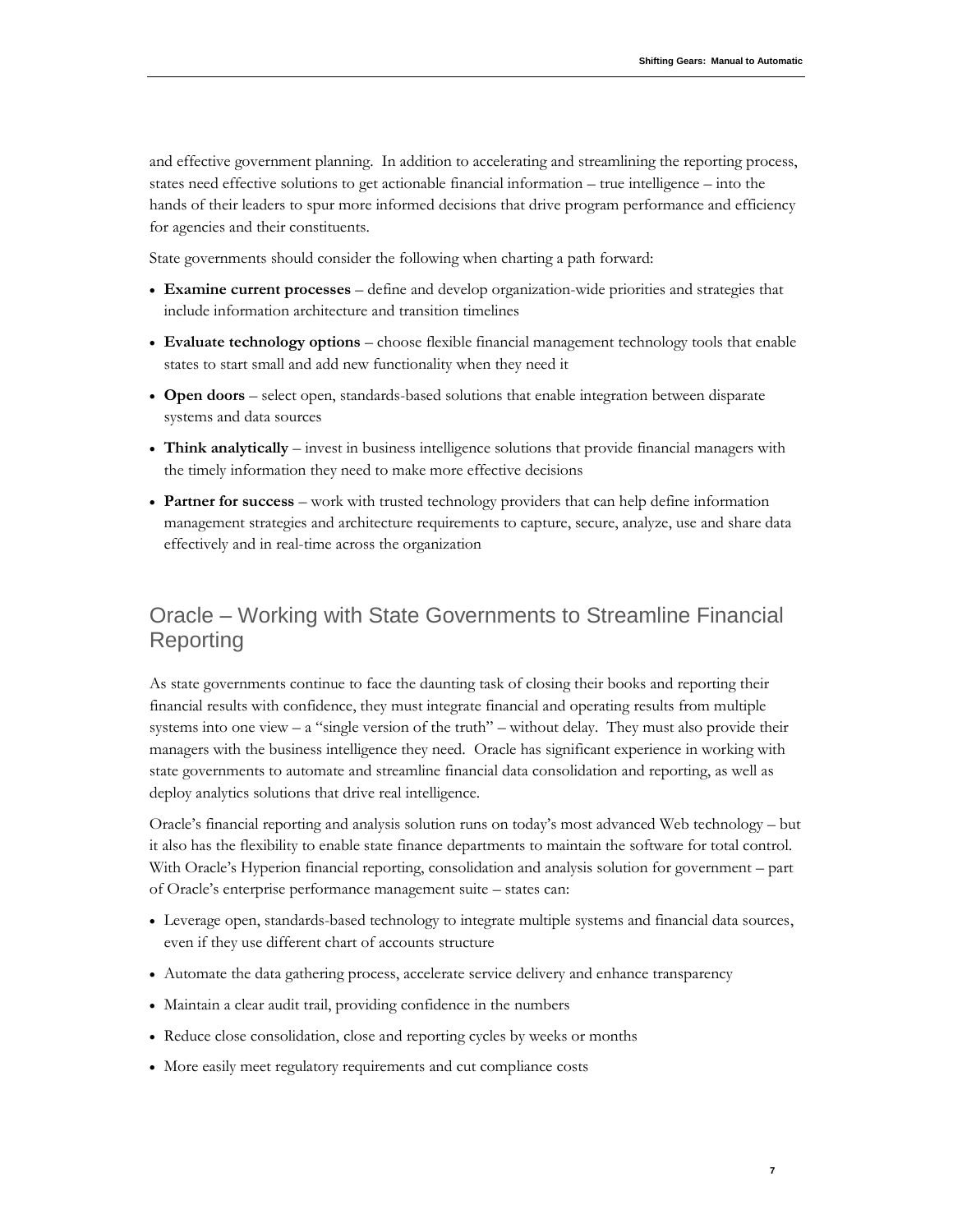**8**

- Reduce the cost of CAFR production which is critical considering declining state budgets
- Provide leaders with sophisticated analytics capabilities
- Add new functionality as needs and budgets dictate

State government organizations can quickly deploy these applications out of the box and extend them with Oracle's business intelligence product family – including Oracle Business Intelligence Enterprise Edition – to provide sophisticated analytics capabilities to drive faster, more effective decision making in state government.

## State Accounting Office of Georgia Streamlines Consolidation and Reporting Across 175 Organizations

The State Accounting Office of Georgia is responsible for establishing statewide accounting and reporting standards and practices; operating and improving statewide financial and human capital management systems; preparing the state's CAFR; and improving accountability and efficiency while reducing costs.

The organization implemented Oracle Hyperion Financial Management, replacing a legacy reporting system that had limited functionality and relied heavily on manually-intensive spreadsheets. The Oracle Hyperion system integrated with the state's ERP system (Oracle's PeopleSoft Financials) to streamline data gathering, analysis and reporting.

Results:

- Automated data loads for 175 organizations to provide a single version of the truth
- Centralized financial data and provided the office with the flexibility to roll up data in various ways, depending on specific reporting requirements
- Reduced the time needed to prepare the CAFR by two to three weeks, freeing staff to spend additional time analyzing data
- Allowed users to input, consolidate and access financial information quickly, easily and securely from any location using a standard Web browser
- Enabled the state to more efficiently analyze year-over-year trends and provide support for management discussion and analysis

*"Today many public sector finance officials face the daunting task of consolidating their organization's financial information using spreadsheets that are difficult to maintain and audit. We are ahead of the curve with Oracle Hyperion Financial Management, as it provides a single version of the truth – one view of financial results integrated from multiple systems – without delays." – Kris Martins, Director, Financial Reporting, The State Accounting Office of Georgia*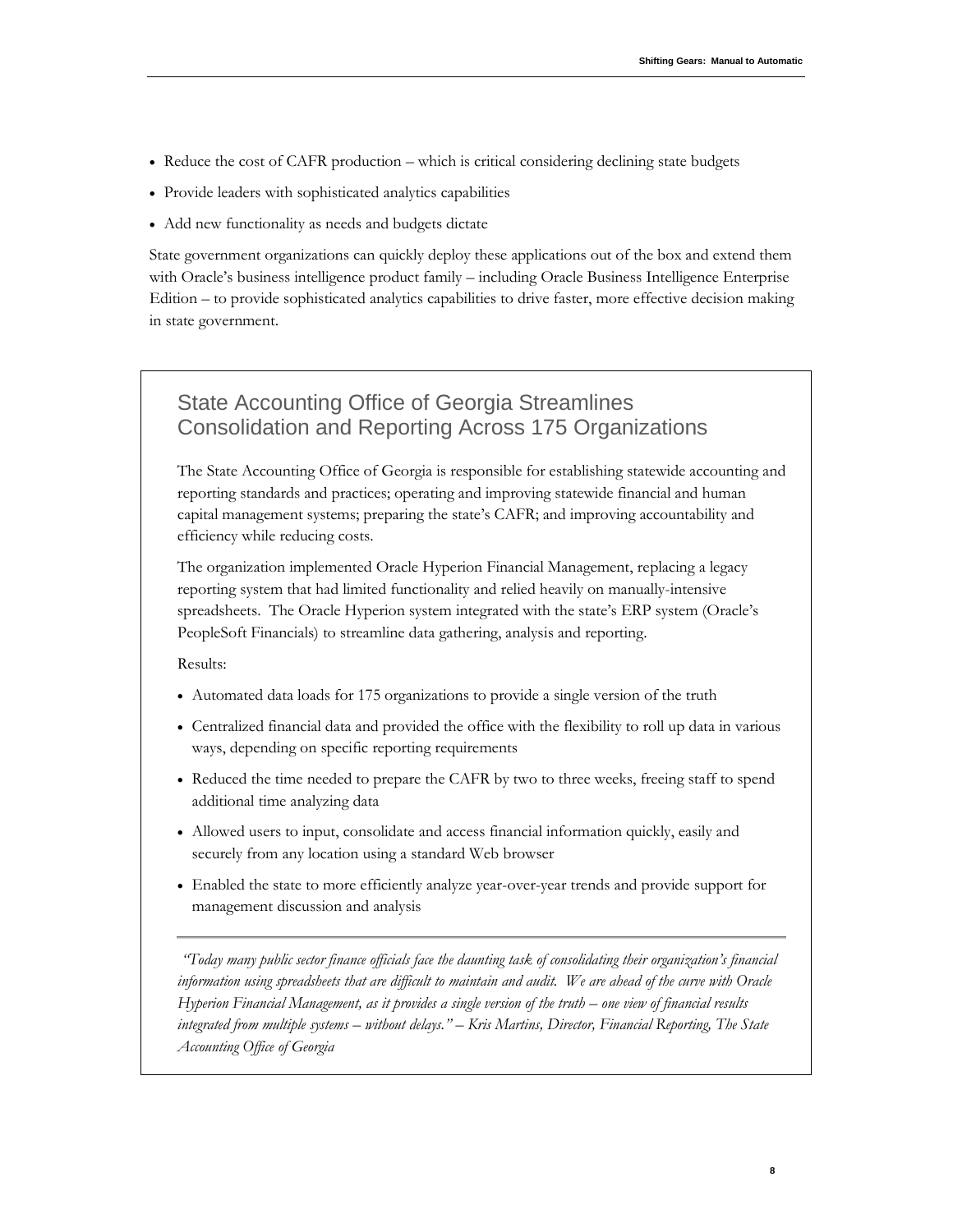**9**

# Contact Us

For more information about Oracle's financial reporting, consolidation, and analysis solution for government, please visit oracle.com or call +1.800.ORACLE1 to speak to an Oracle representative.